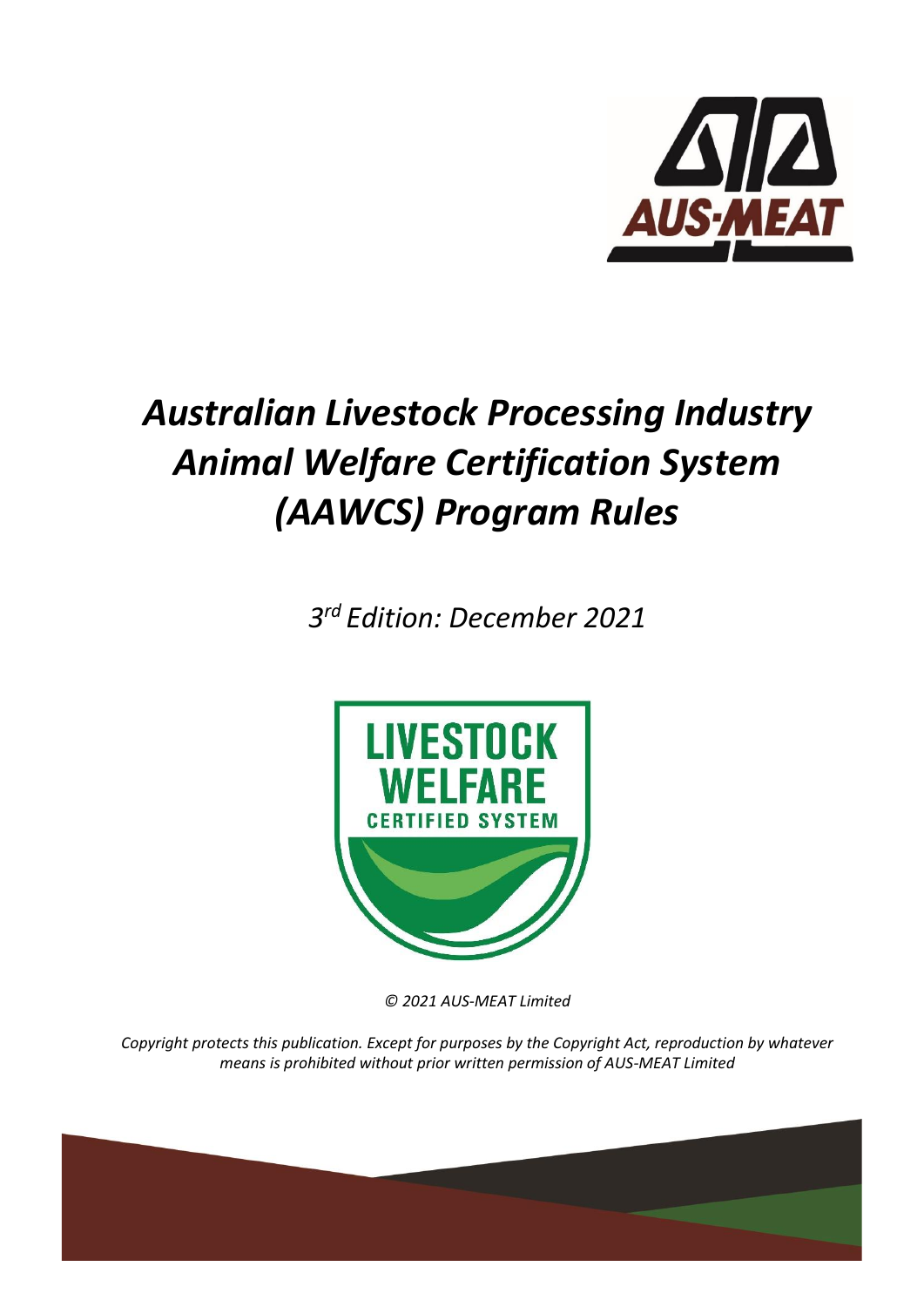

This page is intentionally blank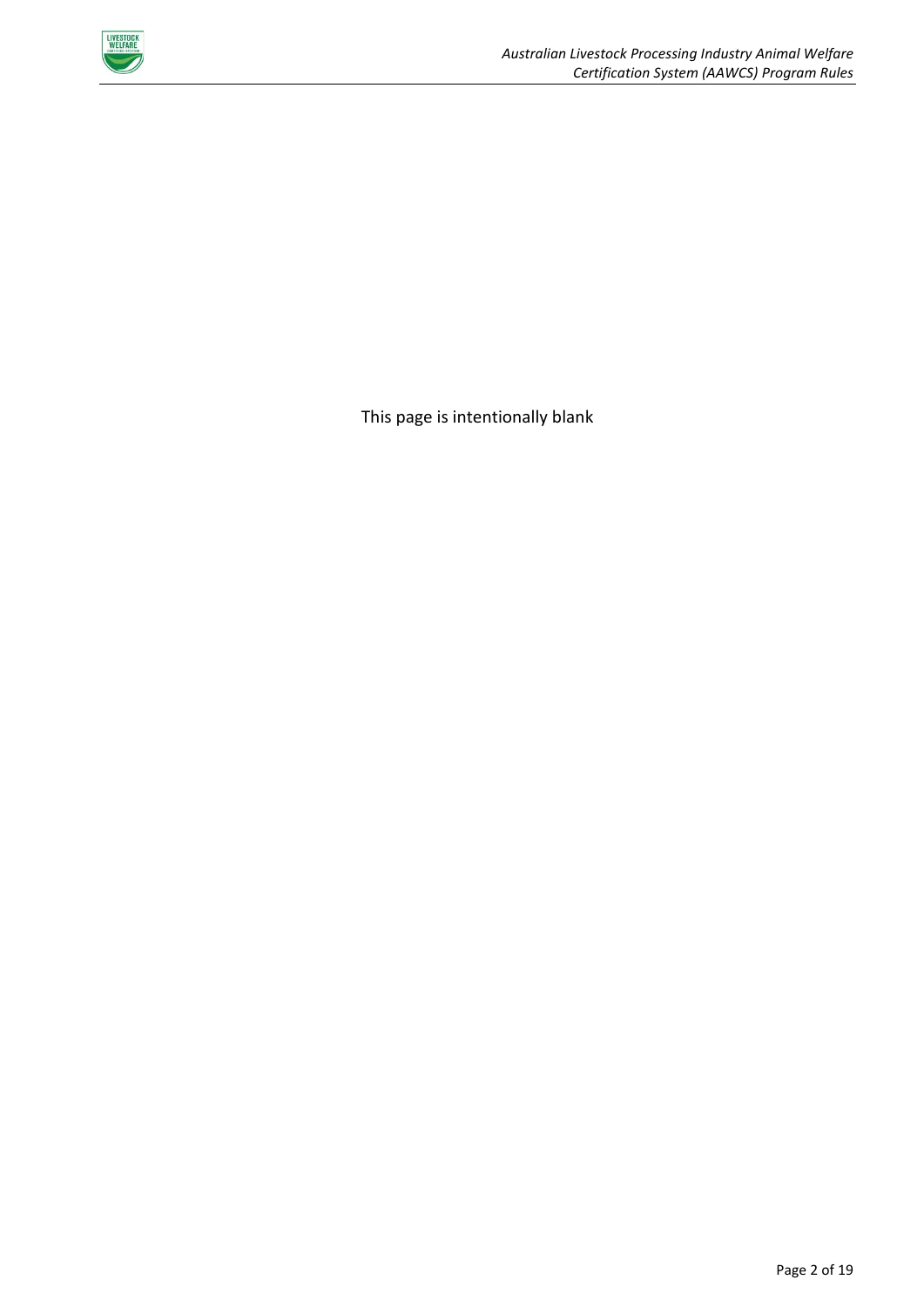

# Table of Contents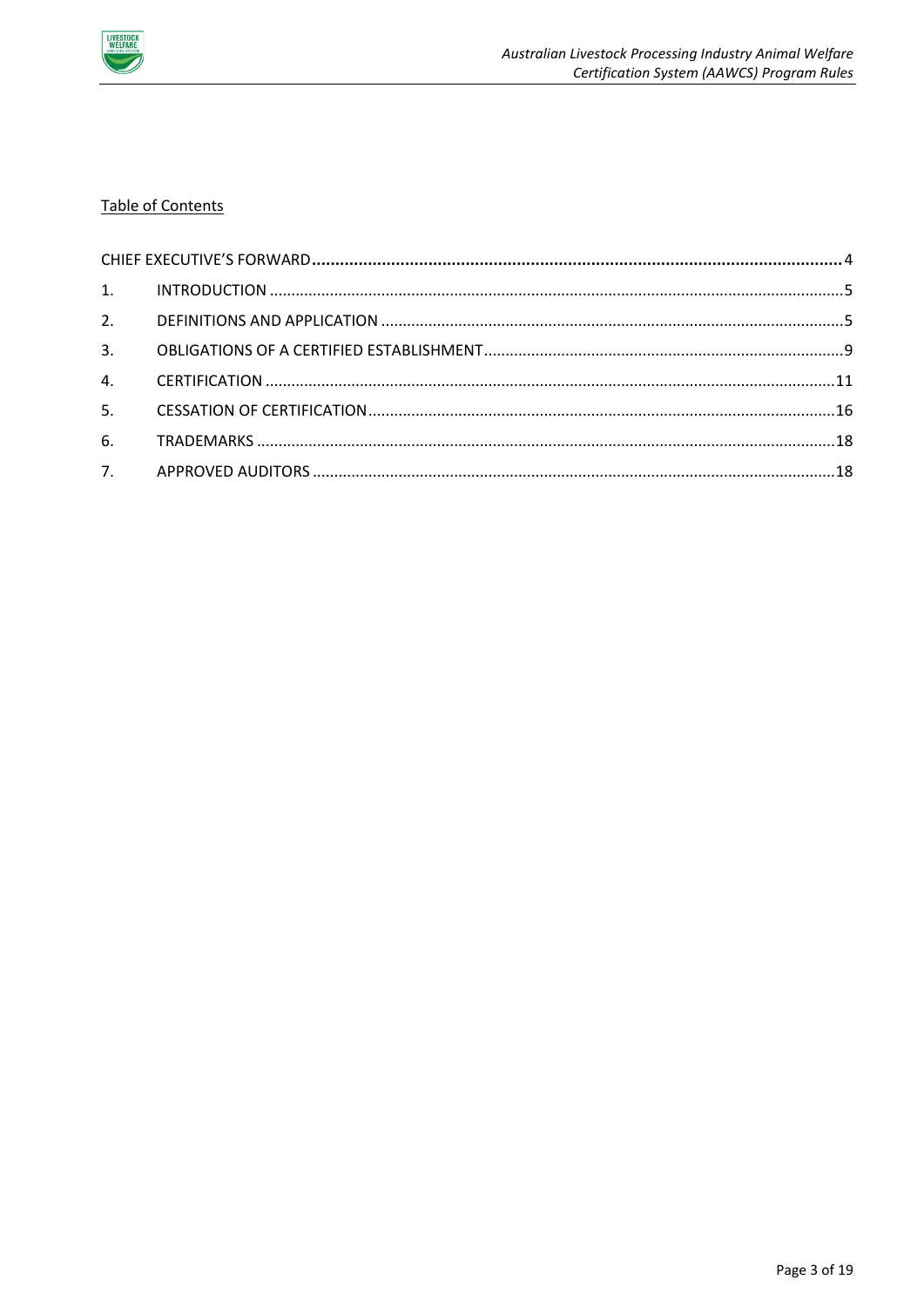

# <span id="page-3-0"></span>**CHIEF EXECUTIVE'S FORWARD**

This document contains the *Australian Livestock Processing Industry Animal Welfare Certification System (AAWCS) Program Rules* (the 'Program Rules').

The Australian Meat Industry Council (AMIC) and AUS-MEAT Limited (AUS-MEAT) have agreed to implement a voluntary Animal Welfare Certification Program to assist Australian Livestock Processing Establishments demonstrate compliance with the *Industry Animal Welfare Standard for Livestock Processing Establishments Preparing Meat for Human Consumption (AMIC Ed.3)* (the 'Standard') published by AMIC. Australian Livestock Processing Establishments can be certified in accordance with the Standard and the Program Rules.

The Australian Meat Industry Language and Standards Committee (AMILSC) have adopted the *Industry Animal Welfare Standard for Livestock Processing Establishments Preparing Meat for Human Consumption (AMIC Ed.3)* as custodians on behalf of Industry. AMIC will retain ownership of the Standard which includes responsibility for ensuring periodic review.

In addition to assisting livestock processing establishments to demonstrate fulfilment of the requirements within the Standard, the Program Rules are designed to protect:

- the welfare of animals at Australian Livestock Processing Establishments.
- the interests of the Australian meat and livestock industry; and
- the reputation of AUS-MEAT Limited.

AUS-MEAT Limited (ABN 44 082 528 881) is a company limited by guarantee. It is jointly owned by Meat and Livestock Australia Limited (MLA) and Australian Meat Processor Corporation Limited (AMPC).

The Current AUS-MEAT Limited Board consists of:

- An independent Chairman
- Two representatives appointed by MLA
- Two representatives appointed by AMPC

The current Australian Meat Industry Language and Standards Committee consists of:

- The Chairman
- The Chief Executive, AUS-MEAT Limited
- Four nominees of the Australian Meat Industry Council (AMIC)
- One nominee of each of the following:
	- ❖ Australian Lot Feeders Association (ALFA)
	- ❖ Australian Pork Limited (APL)
	- ❖ Australian Supermarkets and Independent Retailers (ANRA or NARGA)
	- ❖ Cattle Council of Australia (CCA)
	- ❖ Department of Agriculture, Water and the Environment (DAWE)
	- ❖ Sheep Producers Australia (SPA)

AUS-MEAT would like to thank the following organisations for their assistance and support in the development and preparation of the Program Rules:

- Australian Meat Industry Council (AMIC); and
- Australian Meat Processor Corporation Limited (AMPC).

If you have any queries, please contact AUS-MEAT.

Stephen Crisp Chief Executive AUS-MEAT Limited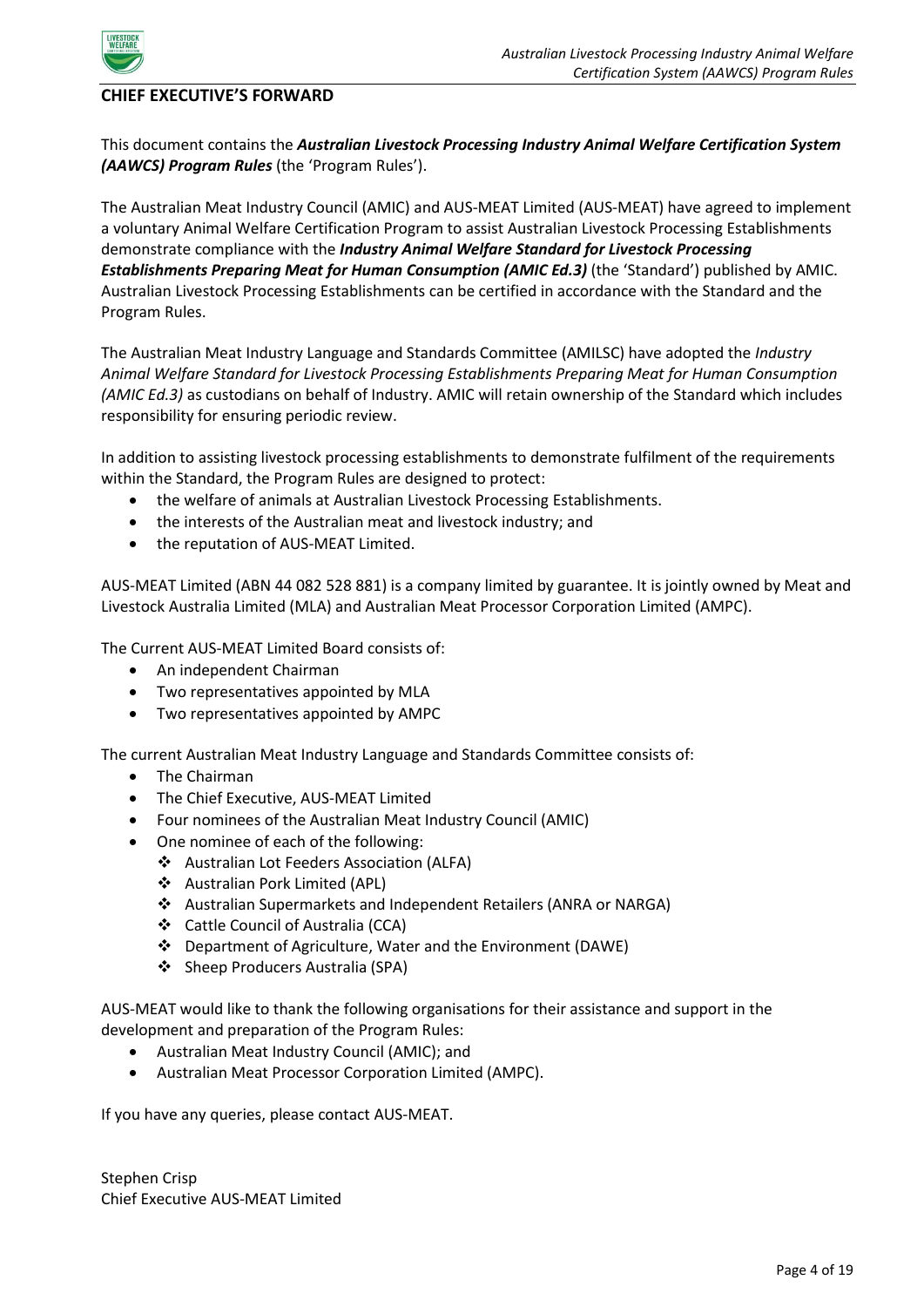

# <span id="page-4-0"></span>**1. INTRODUCTION**

Livestock processing establishments may apply to AUS-MEAT for voluntary Certification to verify conformance with the *Industry Animal Welfare Standard for Livestock Processing Establishments Preparing Meat for Human Consumption (AMIC Ed.3)* published by the Australian Meat Industry Council (AMIC).

## **Certification under these Program Rules does not in any way imply or infer accreditation by AUS-MEAT for any purpose other than animal welfare or otherwise allow the use of the AUS-MEAT logo.**

#### **1.1 Roles and Responsibilities**

- 1.1.1 The roles and responsibilities of the following entities in relation to this voluntary Animal Welfare Certification System are as agreed in a Memorandum of Understanding (MOU) between AUS-MEAT and AMIC:
	- Australian Meat Industry Council (AMIC)
	- AMIC/AMPC Animal Welfare Standard Review Committee
	- AUS-MEAT Limited (AUS-MEAT)
	- Australian Meat Industry Language and Standards Committee (AMILSC)
	- AMILSC Animal Welfare Certification Sub-Committee
- 1.1.2 AMIC and AUS-MEAT have agreed that the AMILSC convened by AUS-MEAT will establish a Certification Program to verify conformance with the voluntary *Industry Animal Welfare Standard for Livestock Processing Establishments Preparing Meat for Human Consumption (AMIC Ed.3)*  published by AMIC as custodians on behalf of the livestock processing industry.
- 1.1.3 Under this MOU AMIC will maintain ownership and control of the content of the *Industry Animal Welfare Standard for Livestock Processing Establishments Preparing Meat for Human Consumption (AMIC Ed.3)* through its current AMIC/AMPC Animal Welfare Standard Review Committee.
- 1.1.4 AMIC will notify AUS-MEAT of any changes to the Standard from time to time in accordance with the MOU.

#### <span id="page-4-1"></span>**2. DEFINITIONS AND APPLICATION**

### **2.1 Definitions**

In these Program Rules, when commencing with a capital letter:

| <b>AAWCS</b>                              | means the Australian Livestock Processing Industry Animal Welfare<br>Certification System. A voluntary program established and operated by<br>AUS-MEAT to verify conformance with the Industry Animal Welfare Standard<br>for Livestock Processing Establishments Preparing Meat for Human<br>Consumption (AMIC Ed.3) |
|-------------------------------------------|-----------------------------------------------------------------------------------------------------------------------------------------------------------------------------------------------------------------------------------------------------------------------------------------------------------------------|
| <b>AMIC</b>                               | means the Australian Meat Industry Council formed under the federal<br>Workplace Relations Act 1996.                                                                                                                                                                                                                  |
| <b>Animal Welfare Non-</b><br>conformance | means non-conformance with the Industry Animal Welfare Standard for<br>Livestock Processing Establishments Preparing Meat for Human<br>Consumption (AMIC Ed.3).                                                                                                                                                       |
| Approved                                  | means approved by AUS-MEAT.                                                                                                                                                                                                                                                                                           |
| Approved<br>Arrangement                   | when used in relation to a provision of the Australian Standard AS 4696:<br>2007 applying to a meat business or meat transport business means the<br>arrangement for the business that is approved by the controlling authority.                                                                                      |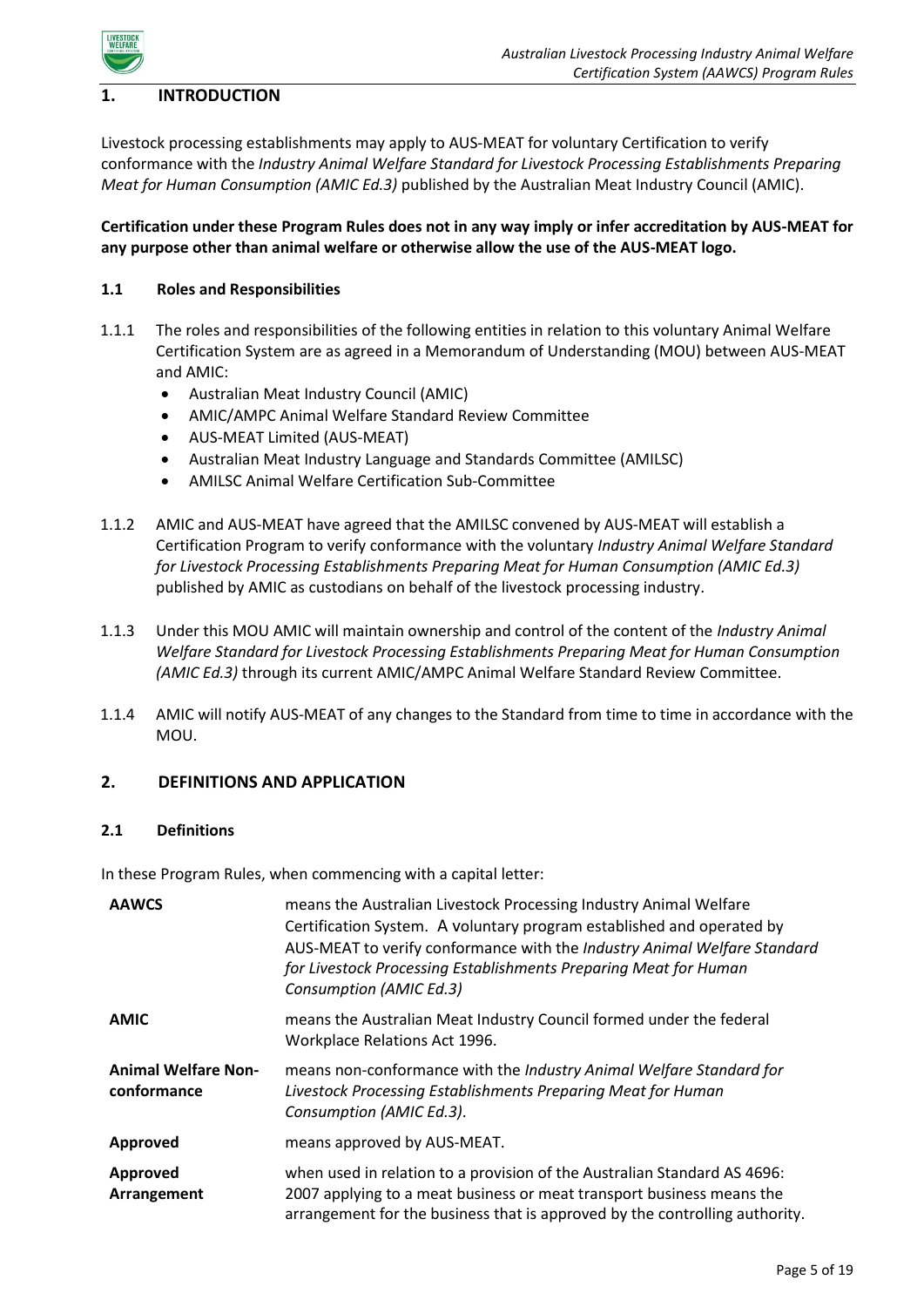

| <b>Approved Auditor</b>                                                                       | means an AUS-MEAT representative or other third-party independent<br>person approved by AUS-MEAT, in accordance with criteria established by<br>the AMILSC, to conduct Verification Audits to verify conformance with the<br>Industry Animal Welfare Standard for Livestock Processing Establishments<br>Preparing Meat for Human Consumption (AMIC Ed.3) |  |
|-----------------------------------------------------------------------------------------------|-----------------------------------------------------------------------------------------------------------------------------------------------------------------------------------------------------------------------------------------------------------------------------------------------------------------------------------------------------------|--|
| Audit                                                                                         | means the systematic and independent examination of a certified<br>Establishment's management system to determine whether the certified<br>Establishment is acting in accordance with the requirements set out in these<br>Program Rules, and the Standard.                                                                                               |  |
| <b>AUS-MEAT</b>                                                                               | means AUS-MEAT Limited ABN 44082528881.                                                                                                                                                                                                                                                                                                                   |  |
| <b>Australian Standard</b><br>AS 4696:2007                                                    | means the Australian Standard for the Hygienic Production and<br>Transportation of Meat and Meat Products for Human Consumption.                                                                                                                                                                                                                          |  |
| <b>Certification</b>                                                                          | means certification of a Livestock Processing Establishment by AUS-MEAT in<br>accordance with these Program Rules.                                                                                                                                                                                                                                        |  |
| <b>Committee</b>                                                                              | means the Australian Meat Industry Language and Standards Committee, an<br>industry forum convened under the constitution of AUS-MEAT Limited                                                                                                                                                                                                             |  |
| means the Australian Department of Agriculture, Water, and the<br><b>DAWE</b><br>Environment. |                                                                                                                                                                                                                                                                                                                                                           |  |
| Industry                                                                                      | means the Australian Meat and Livestock Industry.                                                                                                                                                                                                                                                                                                         |  |
| the Standard                                                                                  | means the Industry Animal Welfare Standard for Livestock Processing<br>Establishments Preparing Meat for Human Consumption (AMIC Ed.3) owned<br>and published by AMIC.                                                                                                                                                                                    |  |
| <b>Licence or Licence</b><br>Agreement                                                        | means the licence granted by AMIC, or its nominated agent, to a person to<br>use the registered Trademarks.                                                                                                                                                                                                                                               |  |
| <b>Livestock</b>                                                                              | means the animal species defined in the scope of the Industry Animal<br>Welfare Standard for Livestock Processing Establishments Preparing Meat<br>for Human Consumption (AMIC Ed.3).                                                                                                                                                                     |  |
| <b>Livestock Processing</b><br><b>Establishment</b>                                           | means premises used for the processing of livestock and production of meat<br>or meat products for human consumption.                                                                                                                                                                                                                                     |  |
| <b>MOU</b>                                                                                    | means the Memorandum of Understanding agreed between AUS-MEAT and<br>AMIC in relation to the Australian Livestock Processing Industry Animal<br>Welfare Certification System and includes any schedules or attachments.                                                                                                                                   |  |
| <b>Notification Protocol</b>                                                                  | means the parameters and procedures established by the AMILSC for AUS-<br>MEAT to notify the relevant authorities of Animal Welfare Non-<br>conformances identified by an AUS-MEAT officer or Approved Auditor or any<br>other information related to the Australian Livestock Processing Industry<br>Animal Welfare Certification System                 |  |
| <b>Personal Information</b>                                                                   | means information or an opinion (including information or an opinion<br>forming part of a database), whether true or not, and whether recorded in a<br>material form or not, about a natural person whose identity is apparent, or<br>can reasonably be ascertained, from the information or opinion.                                                     |  |
| <b>Management System</b>                                                                      | means the management system prepared and adopted by an Establishment<br>in accordance with the Standard.                                                                                                                                                                                                                                                  |  |
| <b>Program Rules</b>                                                                          | means these Australian Livestock Processing Industry Animal Welfare<br>Certification System (AAWCS) Program Rules and any amendments made<br>hereto from time to time.                                                                                                                                                                                    |  |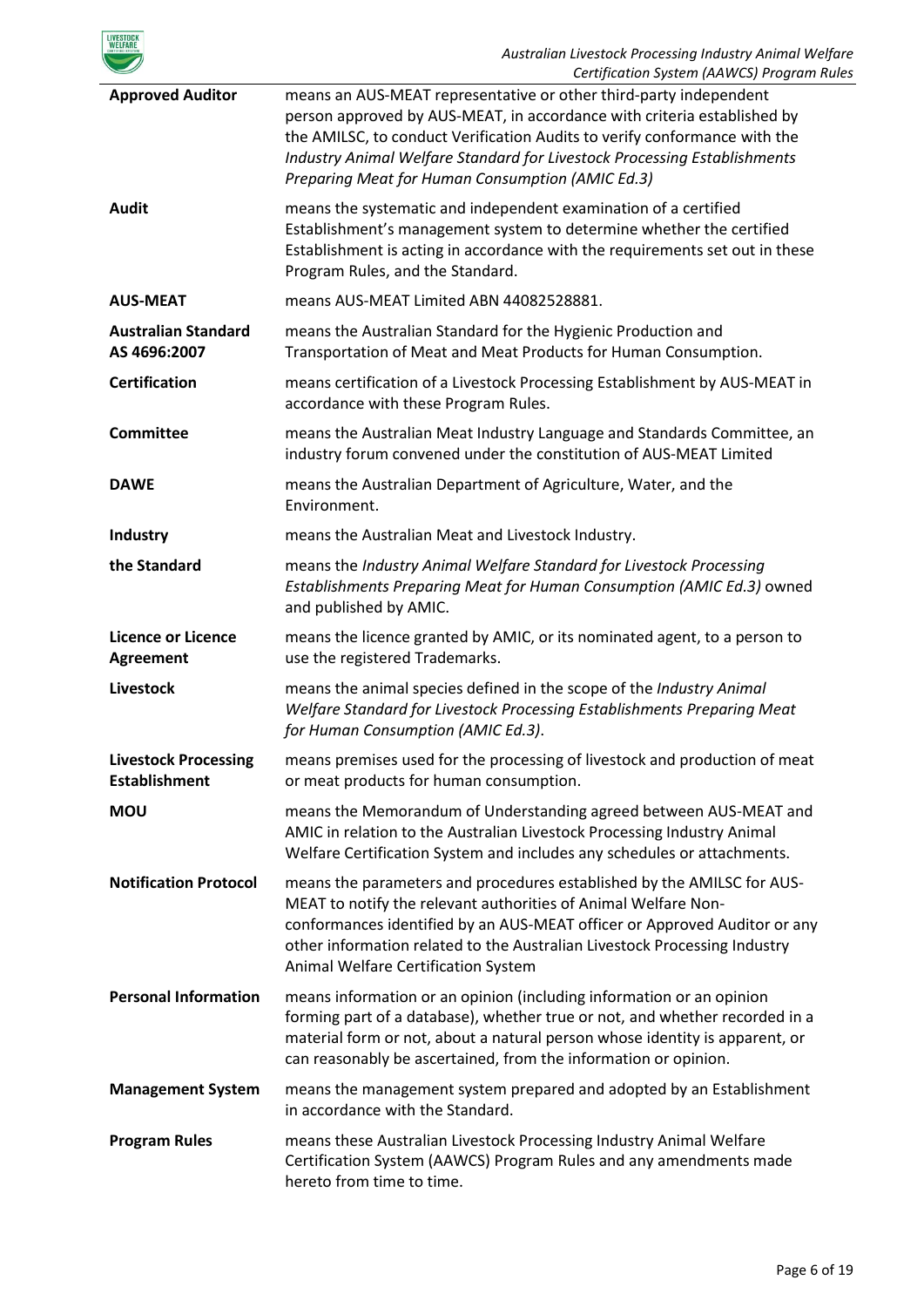| <b>LIVESTOCK</b><br>WELFARE | Australian Livestock Processing Industry Animal Welfare<br>Certification System (AAWCS) Program Rules                                                                                                 |
|-----------------------------|-------------------------------------------------------------------------------------------------------------------------------------------------------------------------------------------------------|
| <b>Trademark</b>            | means registered trademarks of AMIC relating to conformance with the<br>Industry Animal Welfare Standard for Livestock Processing Establishments<br>Preparing Meat for Human Consumption (AMIC Ed.3). |
| <b>Verification</b>         | means confirmation, through the review of objective evidence, that<br>requirements have been fulfilled.                                                                                               |
| <b>Verification Audit</b>   | means an audit undertaken by an Approved Auditor.                                                                                                                                                     |

### **2.2 Presumptions of Interpretation**

- 2.2.1 For the purpose of these Program Rules, unless these Rules otherwise provide, all powers to be exercised by AUS-MEAT are exercised by its Chief Executive Officer (or nominee).
- 2.2.2 A reference to a person includes the person's successors and permitted assigns.
- 2.2.3 All discretions or decisions by AUS-MEAT must be exercised or made in good faith. A person alleging that AUS-MEAT has not acted in good faith bears the onus of proving that allegation.
- 2.2.4 A reference to a person includes the person's successors and permitted assigns. A reference to a person who holds an office includes (as the case requires) the person who holds:
	- (a) that office from time to time.
	- (b) a corresponding office in another jurisdiction; or
	- (c) an office that replaces the nominated office from time to time.
- 2.2.5 A word which denotes:
	- (a) the singular denotes the plural and vice versa.
	- (b) any gender denotes the other gender; and
	- (c) a person includes an individual, a body corporate and a government.
- 2.2.6 A reference to a paragraph or annexure is a reference to a paragraph of, or annexure to these Program Rules.
- 2.2.7 A reference to any other agreement or instrument where amended or replaced means that agreement or instrument as amended or replaced.

#### **2.3 Application of Program Rules**

- 2.3.1 An Establishment seeking or obtaining certification under these Program Rules acknowledges that:
	- (a) AUS-MEAT administers the Australian Livestock Processing Industry Animal Welfare Certification System.
	- (b) these Program Rules evidence a binding legal agreement between the Establishment and AUS-MEAT; and
	- (c) any reference to rights or obligations of the AMILSC under these Program Rules includes rights and obligations of AUS-MEAT.
- 2.3.2 These Program Rules supersede and replace all previous versions of the Australian Livestock Processing Industry Animal Welfare Certification System (AAWCS) Program Rules.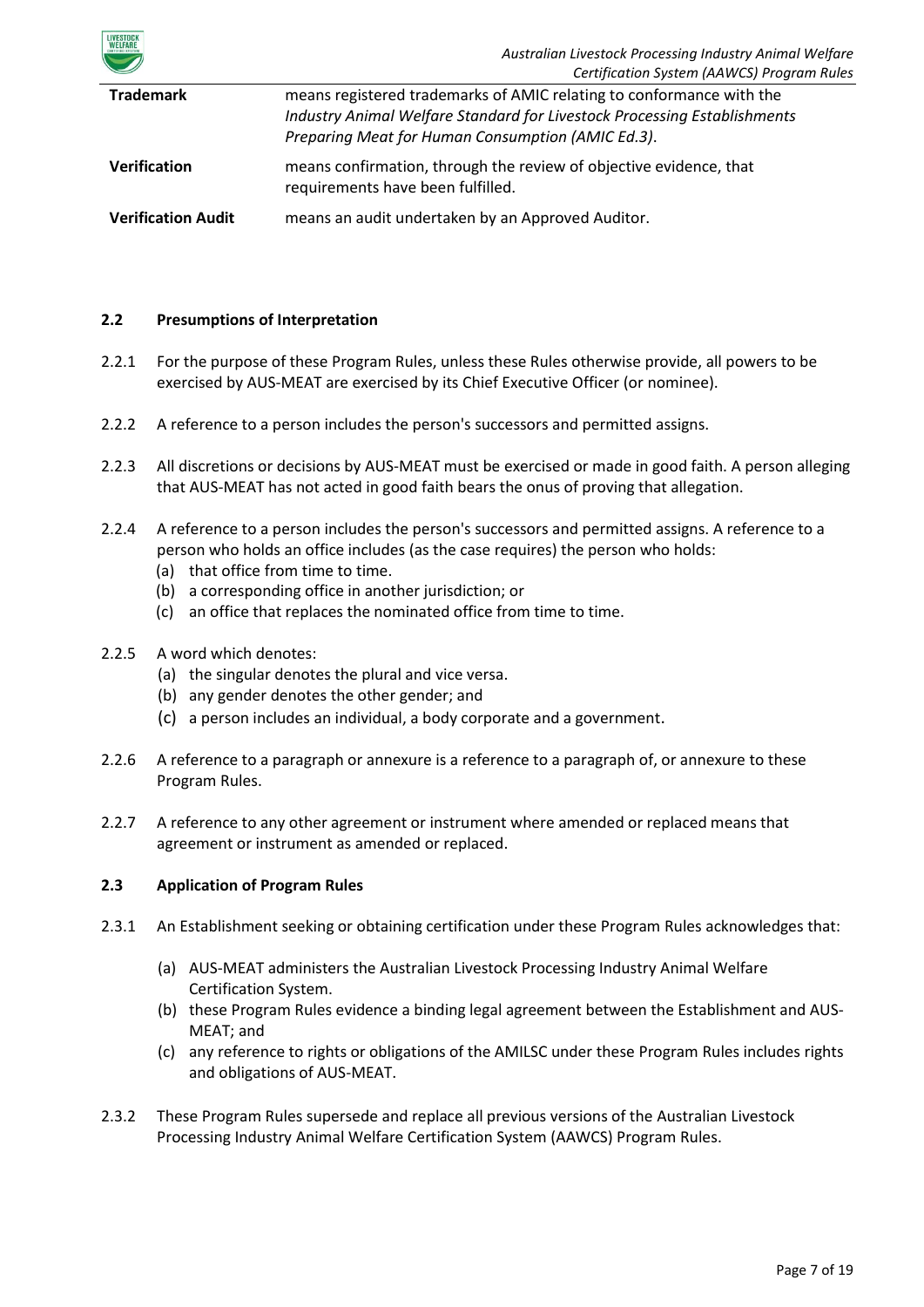

## **2.4 Indemnity**

- 2.4.1 An Establishment which is certified in accordance with these Program Rules indemnify AUS-MEAT against all damages, losses, costs, and expenses incurred by AUS-MEAT arising out of:
	- (a) any non-fulfilment by the Establishment with these Program Rules, any other Certification requirements or any animal welfare related laws or regulations; or
	- (b) any act or omission of the Establishment relating to these Program Rules or Certification.

#### **2.5 Use of Information**

- 2.5.1 An Establishment certified in accordance with these Program Rules acknowledges that AUS-MEAT will use information concerning the Establishment or the business of the Establishment obtained relating to these Program Rules or Certification as follows:
	- (a) providing any or all such information to any relevant Commonwealth government agency as AUS-MEAT considers appropriate relating to an Establishment's approved arrangements at export registered Establishments and any alleged or suspected breaches of Commonwealth laws.
	- (b) providing any or all such information to any relevant State / territory government agencies as AUS-MEAT considers appropriate in connection with the welfare of animals, including licensing requirements and any alleged or suspected breaches of relevant State laws; and
	- (c) publishing details of Establishments that have sought or obtained certification under these Program Rules as AUS-MEAT considers necessary or desirable for the purposes of these Program Rules or the Australian Livestock Processing Industry Animal Welfare Certification System.
- 2.5.2 The information collected in the normal course of business by AUS-MEAT may be Personal Information. It is collected and disclosed for the purposes of AUS-MEAT's business purposes. AUS-MEAT respects the privacy of individuals. Generally, AUS-MEAT does not release Personal Information other than as specified in these Rules. In response to a legal requirement, in an emergency, in response to any unlawful act or omission, or potential unlawful act or omission, or in otherwise exceptional circumstances, the Chairman of AUS-MEAT or his nominee may at his discretion authorise the release of Personal Information in accordance with an established Notification Protocol. Further information can be obtained from the **AUS-MEAT Privacy Policy** in relation to the collection, use and disclosure of personal information.

#### **2.6 Register**

- 2.6.1 AUS-MEAT will maintain a register of Establishments **(Register)** which have sought or obtained Certification and may include details of the registration number, name, address of the Establishment, date of Certification, and other such details that AUS-MEAT may wish to include from time to time in the Register.
- 2.6.2 Certain information contained in the Register will be made available to the public to enable users to determine the Certification category of an Establishment.

#### **2.7 Liability**

#### 2.7.1 Liquidated Damages

Without limiting AUS-MEAT's rights arising out of a breach of these Program Rules, if an Establishment breaches a term of these Program Rules, the Establishment must, on demand from AUS-MEAT, pay AUS-MEAT by way of liquidated damages an amount of \$5,000 for each day that the breach continues.

#### 2.7.2 Acknowledgment

The parties acknowledge that the amount set out in paragraph 2.7.1 is: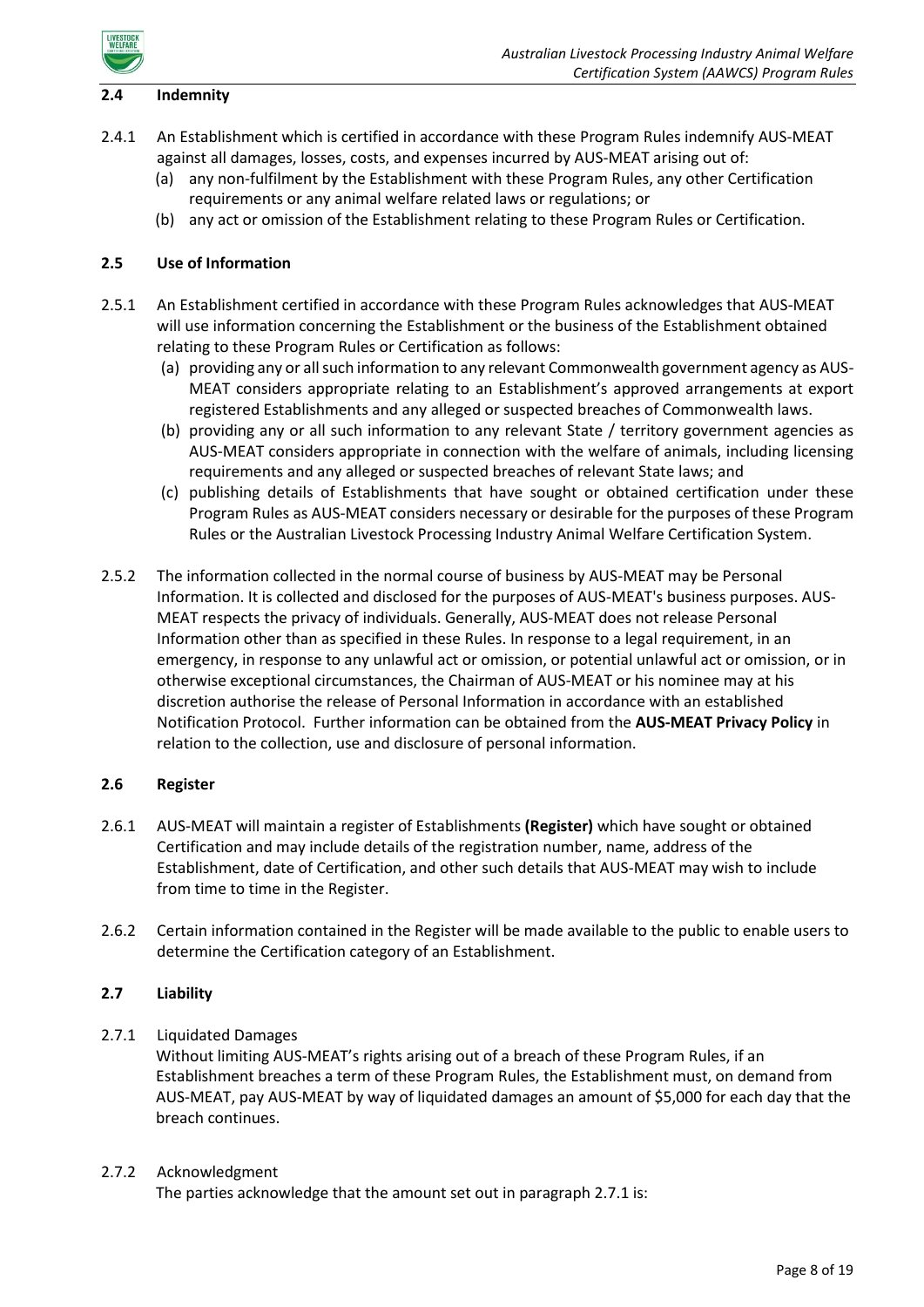

- (a) a genuine pre-estimate of the damages suffered by AUS-MEAT in the event of a breach, having regard to the loss of goodwill attaching to the Logo and the effect on the reputation and effectiveness of the Australian Livestock Processing Industry Animal Welfare Certification System and
- (b) not a penalty.

# **2.8 Variations**

- 2.8.1 AUS-MEAT may from time to time amend these Program Rules.
- 2.8.2 Where AUS-MEAT proposes to amend the Program Rules or is notified of an amendment to the *Industry Animal Welfare Standard for Livestock Processing Establishments Preparing Meat for Human Consumption (AMIC Ed.3)*, AUS-MEAT must notify all Establishments certified under these Program Rules and Establishments in voluntary suspension in accordance with these Program Rules of its intention. A variation takes effect:
	- (a) seven (7) days after AUS-MEAT sends the notice, or from any other date specified in the notice; and
	- (b) despite any accidental failure to give notice to any Establishment.

## **2.9 Public Inspection of the Program Rules**

These Rules will be available for inspection during normal business hours at the office of AUS-MEAT at Unit 1 / 333 Queensport Road North, Murarrie, Brisbane, Queensland, 4172.

# <span id="page-8-0"></span>**3. OBLIGATIONS OF A CERTIFIED ESTABLISHMENT**

#### **3.1 Compliance**

- 3.1.1 Each Establishment which is certified in accordance with these Rules must comply in all respects with:
	- (a) these Program Rules.
	- (b) the *Industry Animal Welfare Standard for Livestock Processing Establishments Preparing Meat for Human Consumption (AMIC Ed.3)*; and
	- (c) all animal welfare related laws and regulations relevant to the conduct of its activities.
- 3.1.2 Each Establishment must, as required by AUS-MEAT, provide evidence acceptable to AUS-MEAT of its compliance with the matters set out in paragraph 3.1.1.
- 3.1.3 Establishments that undertake non-stunned slaughter are not subject to certification under the Program.
- 3.1.4 Applications for certification must declare all species the Establishment is processing.
- 3.1.5 Exemptions to exclude species from certification is not permitted if defined within the scope of the *Industry Animal Welfare Standard for Livestock Processing Establishments Preparing Meat for Human Consumption (AMIC Ed.3)*.
- 3.1.6 Where certified establishments process multiple species certification can only be applied to those species defined within the scope of the *Industry Animal Welfare Standard for Livestock Processing Establishments Preparing Meat for Human Consumption (AMIC Ed.3)*.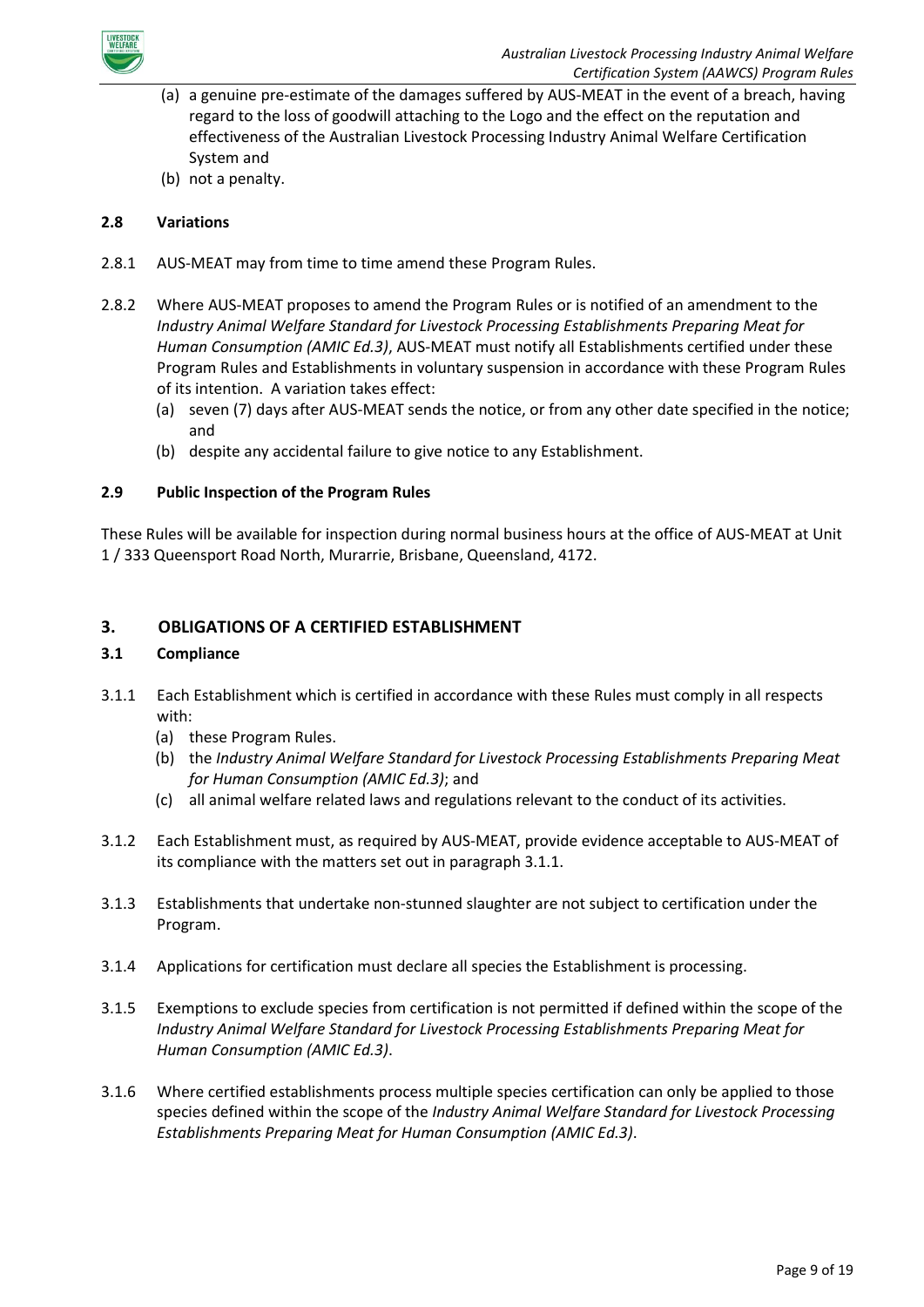

# **3.2 Management System**

- 3.2.1 The *Industry Animal Welfare Standard for Livestock Processing Establishments Preparing Meat for Human Consumption (AMIC Ed.3)* requires the Establishment to establish, implement, and maintain a management system that enables the consistent fulfilment of the requirements in the Standard.
- 3.2.2 All Management System documentation must be approved by AUS-MEAT prior to Certification as part of the document review process.

#### 3.3 **Rights of Entry/Access to Relevant Information**

- 3.3.1 An Establishment which is certified in accordance with these Program Rules must provide AUS-MEAT access to facilities, personnel, documentation, and information in relation to provision of Certification with these Program Rules.
- 3.3.2 Without limiting paragraph 3.3.1 the Establishment must:
	- (a) permit AUS-MEAT or its agent to audit the Establishment's Quality Management System and view the operations of the Establishment.
	- (b) provide any assistance reasonably required by AUS-MEAT or its agent.
	- (c) produce to AUS-MEAT or its agent any information, records or documents reasonably required by AUS-MEAT or its agent; and
	- (d) provide AUS-MEAT or its agent with access to the Establishment premises (and any other premises under the control of the Establishment or an agent of the Establishment) at times reasonably required by AUS-MEAT or the agent; for the purposes of reviewing the Establishment's compliance with these Program Rules.

#### **3.4 Reference Material**

- 3.4.1 An Establishment which is certified in accordance with these Program Rules must always make current editions of the following documents available for reference by staff:
	- (a) these Program Rules.
	- (b) the the *Industry Animal Welfare Standard for Livestock Processing Establishments Preparing Meat for Human Consumption (AMIC Ed.3)*;
	- (c) Australian Standard AS 4696: 2007.
	- (d) the relevant aspects of the Establishment's Management System; and
	- (e) all other documents, which AUS-MEAT advises, must be made available for reference.

#### **3.5 Notification of Changes to Establishment Operations**

3.5.1 The Establishment's management representative must notify AUS-MEAT in writing if the operation of the Establishment varies from the original application for Certification. Notification must be received by AUS-MEAT within 28 days of the variation occurring.

#### **3.6 Notification of Significant Circumstances**

- 3.6.1 The Establishment's management representative must immediately notify AUS-MEAT where significant circumstances occur at an Establishment certified in accordance with these Program Rules which have the potential to jeopardise the welfare of animals or the reputation of AUS-MEAT or the Australian Meat and Livestock Industry including the actions taken to manage the situation.
- 3.6.2 The Establishment acknowledges that information concerning such circumstances may be provided to the Owner of the Trademark as may be necessary to protect the reputation of the Trademark.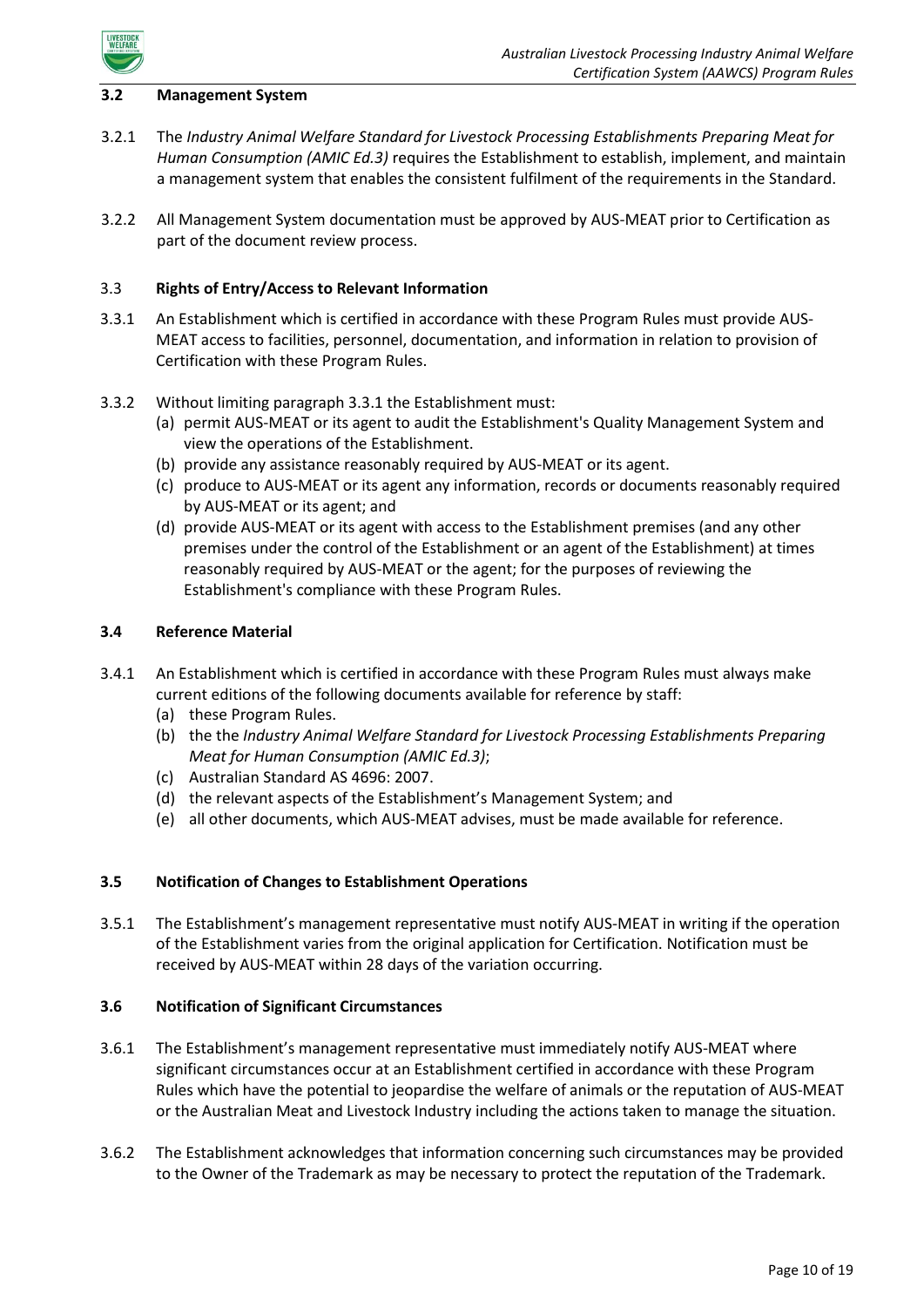

## **3.7 Fees**

- 3.7.1 An Establishment which is certified in accordance with these Program Rules must pay all fees payable in connection with these Program Rules (including without limitation fees payable to AUS-MEAT, its agents, and Approved Auditors) and determined by AUS-MEAT.
- 3.7.2 All auditing costs will be borne solely by the Establishment wishing to apply for Certification.
- 3.7.3 An initial application fee and an annual certification fee may apply at a rate determined by AUS-MEAT as notified on request prior to an Establishment making application for Certification.
- 3.7.4 Goods and Services Tax (GST) will be payable by the establishment on all applicable fees and charges.

# <span id="page-10-0"></span>**4. CERTIFICATION**

#### **4.1 Application for Certification**

- 4.1.1 Each Establishment must apply to AUS-MEAT for Certification and supply all relevant information as required by AUS-MEAT. Each Establishment must notify AUS-MEAT of all changes to information provided at the time of application.
- 4.1.2 Each Establishment must pay all fees payable to AUS-MEAT or its agents connected with such an application.

Rules

## **4.2 Management Responsibilities in Audits**

- 4.2.1 The Establishment shall:
	- (a) inform relevant employees of the objectives and scope of the Verification Audit.
	- (b) nominate members of staff who may be required to accompany the Approved Auditor.
	- (c) provide all resources required by the Approved Auditor to properly carry out the Verification Audit.
	- (d) provide access to materials and records as requested by the Auditor.
	- (e) generally, co-operate with the Approved Auditor to ensure that the objectives of the Verification Audit are achieved; and
	- (f) follow-up with corrective action on Verification Audit reports as necessary.

#### **4.3 Initial Verification Audit**

- 4.3.1 Prior to Certification, each proposed Establishment must arrange for an Approved Auditor to conduct a Verification Audit of its business in respect of which it is seeking Certification. All Verification Audits under this paragraph will be at the Establishment's sole expense.
- 4.3.2 Following a Verification Audit referred to in paragraph 4.3.1; AUS-MEAT will notify the Establishment of its decision concerning Certification and, if the Certification is granted, send a certificate detailing the scope of the Certification in accordance with paragraph 4.6.5.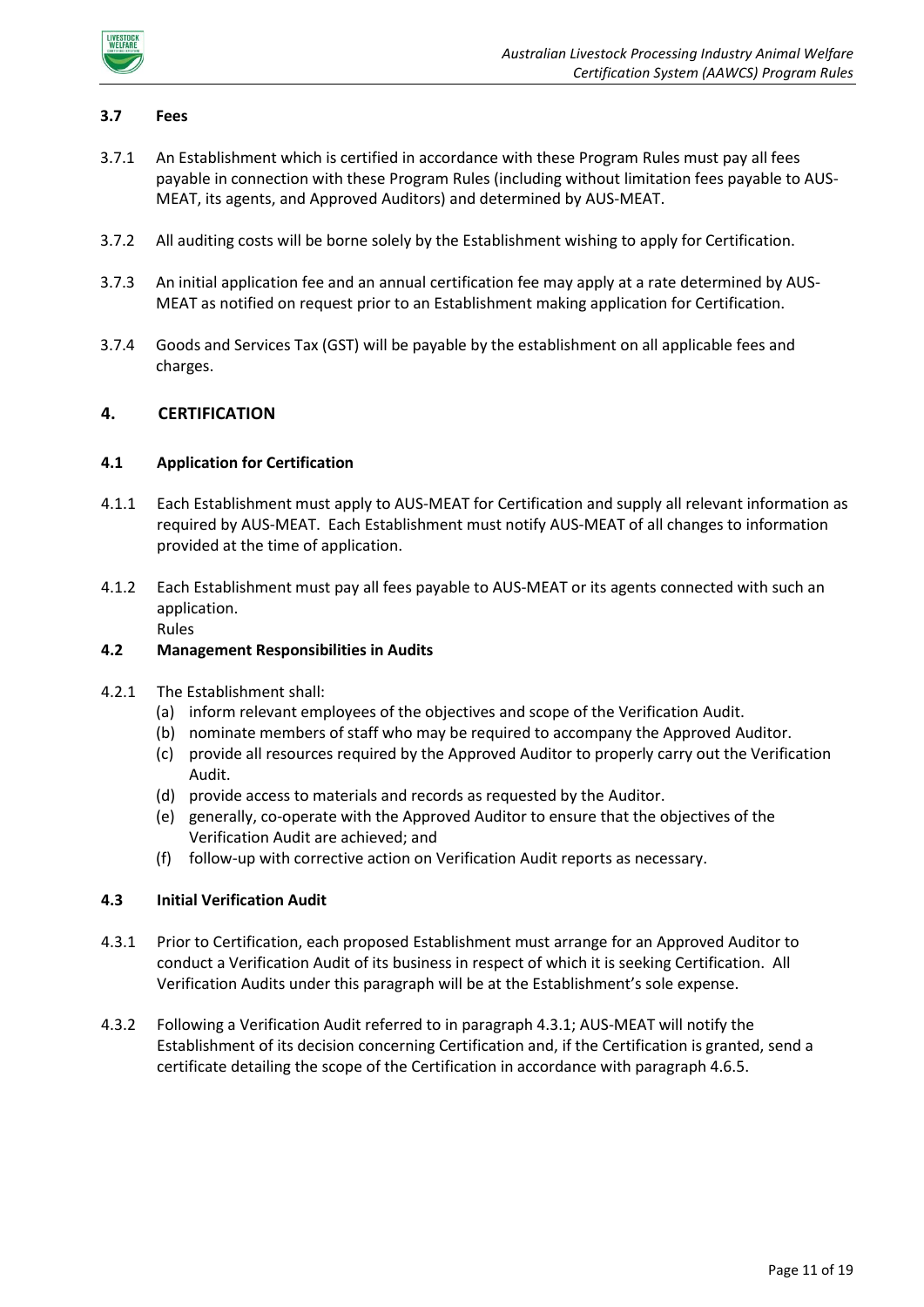

#### **4.4 Certification Categories**

4.4.1 Each Establishment will be categorised by AUS-MEAT.

The general Certification Categories for these Program Rules are described as follows:

| N | Not Certified | the Establishment is not certified in accordance with the Standard |
|---|---------------|--------------------------------------------------------------------|
|   |               | and the Program Rules;                                             |
|   |               |                                                                    |

**C** Certified the Establishment has demonstrated fulfilment of the requirements of the Standard and the Program Rules.;

The general category of Not Certified includes the following sub-categories*:*

|          | Suspended | either voluntary or the AMILSC has applied a sanction to the<br>Establishment in respect of animal welfare and has issued a show<br>cause notice in accordance with paragraph 5.3.2 of these Program<br>Rules; and |  |
|----------|-----------|--------------------------------------------------------------------------------------------------------------------------------------------------------------------------------------------------------------------|--|
| W        | Withdrawn | Certification has been withdrawn either voluntarily or by AUS-<br>MEAT on the advice of the AMILSC.                                                                                                                |  |
| <b>C</b> | Cancelled | The Establishment has advised that certification is no longer<br>required and has voluntarily cancelled its certification.                                                                                         |  |

#### **4.5 Conduct of Verification Audits**

- 4.5.1 One (1) or more Approved Auditor(s) will undertake Verification Audits.
- 4.5.2 On arrival at the Establishment, the Approved Auditor will contact the management representative of the Establishment and conduct an entry meeting. The Approved Auditor will explain the scope of the Verification Audit, the way it will be conducted, and endeavour to answer questions that management may have with respect to the Audit.
- 4.5.3 The Verification Audit will be conducted in a manner to ensure that the requirements of the *Industry Animal Welfare Standard for Livestock Processing Establishments Preparing Meat for Human Consumption (AMIC Ed.3)* are being fulfilled.
- 4.5.4 Audit findings will be documented in an Audit report.
- 4.5.5 The Approved Auditor will conduct an exit meeting and provide a written report of the Verification Audit noting:
	- (a) whether or not the establishment has successfully demonstrated fulfilment of the requirements of the Standard.
	- (b) any non-conformances detected and an evaluation of those non-conformances in accordance with table 1;
	- (c) any requirements for correction and corrective action, appropriate follow up visit arrangements if necessary; and
	- (d) whether or not the Establishment will be recommended for Certification.
- 4.5.6 AUS-MEAT will not grant Certification if it considers that:
	- (a) the Establishment's Quality Management System fails to detect, record and correct nonconformity, where in the opinion of AUS-MEAT such failure prejudices:
		- I. the reputation or integrity of AUS-MEAT; or
		- II. the interests of the Australian meat and livestock industry; or
		- III. the welfare of animals.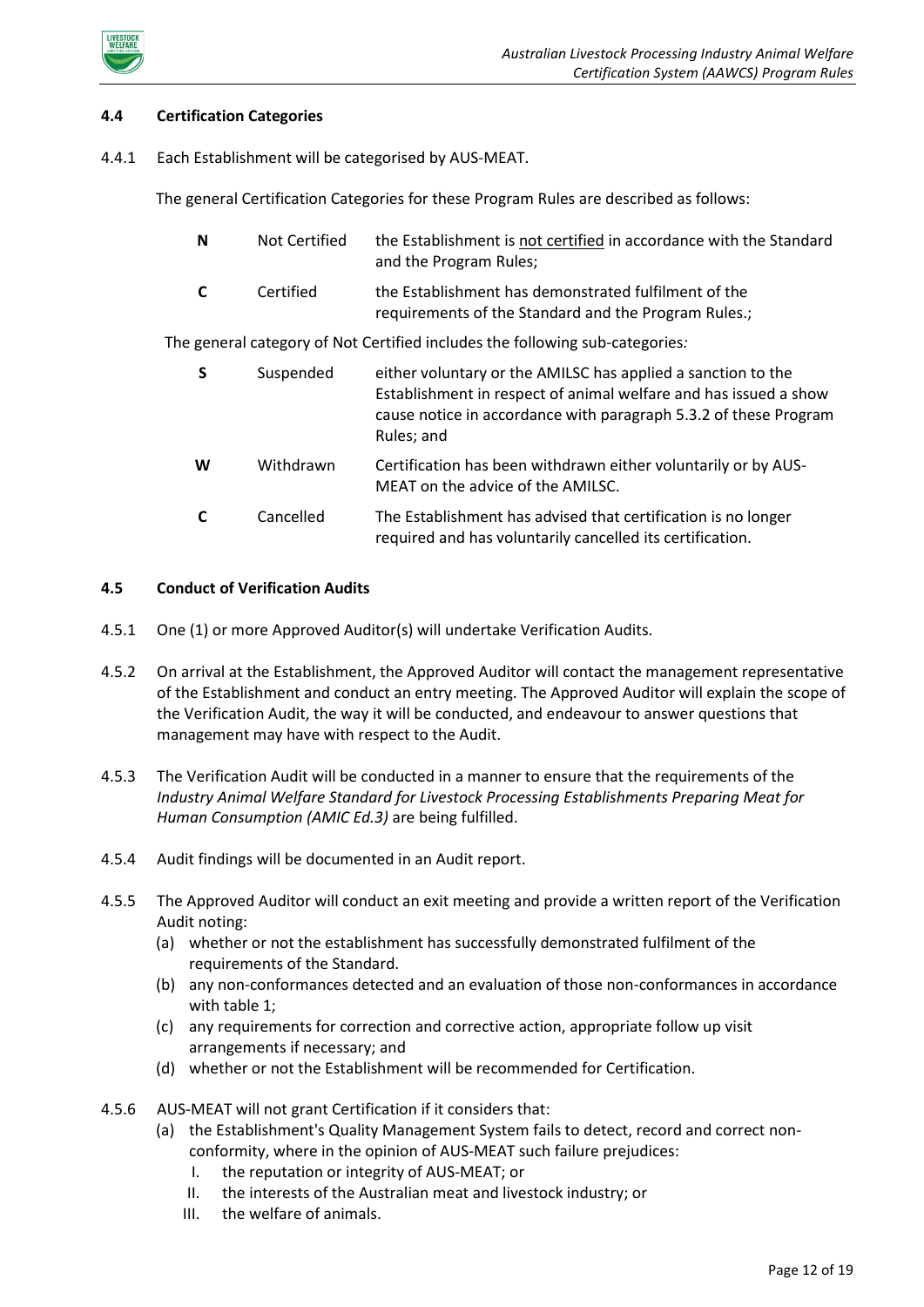

- 4.5.7 Following the Verification Audit, AUS-MEAT will notify the Establishment of its decision concerning Certification.
- 4.5.8 Where Certification of an Establishment is granted it will continue until either withdrawn or suspended in accordance with Section 5 of these Rules.
- 4.5.9 The Approved Auditor will evaluate non-conformances according to a non-conformance scale as shown in Table 1:

|  |  |  |  | <b>Table 1: Non-Conformance Definitions</b> |
|--|--|--|--|---------------------------------------------|
|--|--|--|--|---------------------------------------------|

| Non-<br>Conformance       | Documented by                                                | <b>Definition</b>                                                                                                                                                                                                                                                                                      |  |
|---------------------------|--------------------------------------------------------------|--------------------------------------------------------------------------------------------------------------------------------------------------------------------------------------------------------------------------------------------------------------------------------------------------------|--|
| Critical Non-             | Documented on a Critical                                     | In the opinion of the Approved Auditor or the AMILSC:                                                                                                                                                                                                                                                  |  |
| conformance               | Incident Report (CIR)                                        | (a) may cause loss of integrity of the Australian meat<br>and livestock industry or AUS-MEAT.                                                                                                                                                                                                          |  |
|                           |                                                              | (b) the Program Rules or the Industry Animal Welfare<br>Standards have been compromised and animal<br>welfare jeopardised.                                                                                                                                                                             |  |
|                           |                                                              | (c) there are enough non-conformances in an element<br>to warrant a systems failure; or                                                                                                                                                                                                                |  |
|                           |                                                              | (d) a reoccurring major non-conformance which has<br>not been addressed by corrective action.                                                                                                                                                                                                          |  |
| Major Non-                | Documented on a<br><b>Corrective Action Request</b><br>(CAR) | In the opinion of the Approved Auditor or the AMILSC:                                                                                                                                                                                                                                                  |  |
| conformance               |                                                              | (a) has the potential to compromise animal welfare or<br>impinge on the integrity of the Australian meat and<br>livestock industry or the AUS-MEAT.                                                                                                                                                    |  |
|                           |                                                              | (b) if not addressed there would be potential for the<br>non-conformity to further compromise the Program<br>Rules or the Industry Animal Welfare Standards.                                                                                                                                           |  |
|                           |                                                              | (c) there are enough non-conformances in an element<br>to warrant a systematic major non-conformance; or                                                                                                                                                                                               |  |
|                           |                                                              | (d) reoccurring non-conformances which have not<br>been addressed by corrective action.                                                                                                                                                                                                                |  |
| Minor Non-<br>conformance | Documented on a<br><b>Corrective Action Request</b><br>(CAR) | In the opinion of the Approved Auditor or the AMILSC,<br>there has been non-fulfilment of the Program Rules or<br>the Industry Animal Welfare Standards that is not likely<br>to directly impinge on animal welfare or the integrity of<br>the Australian meat and livestock industry or AUS-<br>MEAT. |  |

#### **4.6 Follow Up Verification Audits**

- 4.6.1 Follow up Verification Audits may be conducted to ensure that non-conformances raised during a Verification Audit have been corrected within the agreed time frame.
- 4.6.2 In some circumstances, a site visit may not be necessary and can be replaced by the submission of documents by the Establishment (e.g., by e-mail, surface mail or fax) that provide assurance the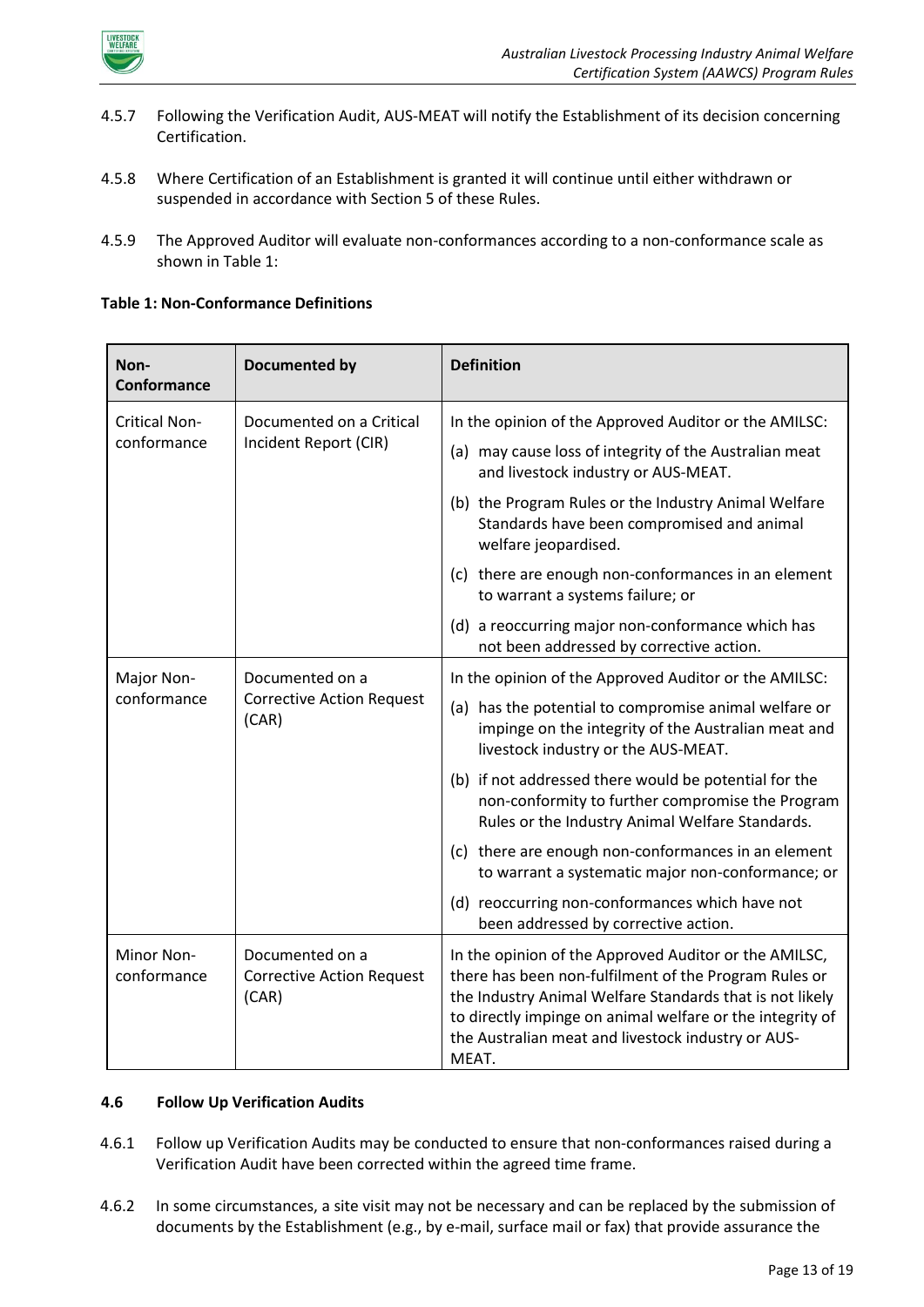

non-conformance(s) has been corrected within the agreed time frame. This option, where appropriate, will be discussed and confirmed at the exit meeting.

- 4.6.3 Should any non-conformance not be corrected within the agreed time frame then a revised rectification date shall be established. Failure to take the necessary action by this revised date may result in the Establishment being issued with a show cause notice asking it to show cause why Certification should not be withdrawn.
- 4.6.4 The Verification Audit is closed out when in AUS-MEAT's opinion Establishment management has taken effective corrective action. If corrective action is not required to be taken by Establishment management as a result of the Verification Audit, the Verification Audit is closed out at the exit meeting.
- 4.6.5 Following successful completion and close out of the initial and each subsequent annual Verification Audits, AUS-MEAT will issue a certificate to the Establishment which will detail the scope of the Certification, and which will remain valid for a period of 14 months from the anniversary date of granting initial Certification unless otherwise determined by AUS-MEAT.

## **4.7 Continuing Verification Audits**

- 4.7.1 An Establishment which is certified in accordance with these Program Rules will generally be audited once in a twelve-month period or at a frequency determined by AUS-MEAT. These Verification Audits are announced and scheduled with the Establishment.
- 4.7.2 Continuing Verification Audits will be conducted in the same manner as the Initial Verification Audit for Certification and will examine all aspects of the structure, documentation, management and conduct of the Establishment's Quality Management System relating to verification of conformance with the *Industry Animal Welfare Standard for Livestock Processing Establishments Preparing Meat for Human Consumption (AMIC Ed.3)* and these Program Rules.
- 4.7.3 At the completion of each Verification Audit the Approved Auditor will conduct an exit meeting and provide a written report of the Verification Audit including a recommendation regarding continuing Certification.
- 4.7.4 Notwithstanding paragraph 4.7.1, on the advice of the AMILSC in accordance with paragraphs 4.8.1 and 4.8.2, AUS-MEAT may conduct additional random unannounced Verification Audits. The cost of these Verification Audits will ordinarily be borne by AUS-MEAT. However, AUS-MEAT, on the advice of AMILSC, may require all costs associated with the Verification Audit to be paid by the Establishment, where a breach of these Program Rules is recorded at the conclusion of the Verification Audit.

#### **4.8 Incident Investigation**

- 4.8.1 If AUS-MEAT becomes aware that significant circumstances may have occurred, at an Establishment which is certified in accordance with these Program Rules, which may have the potential to compromise the conformance of the Establishment with these Program Rules or the welfare of animals, the AMILSC may request that AUS-MEAT.
- 4.8.2 (a) conducts a random unannounced Verification Audit in accordance with paragraph 4.7.4 (b) seek additional information.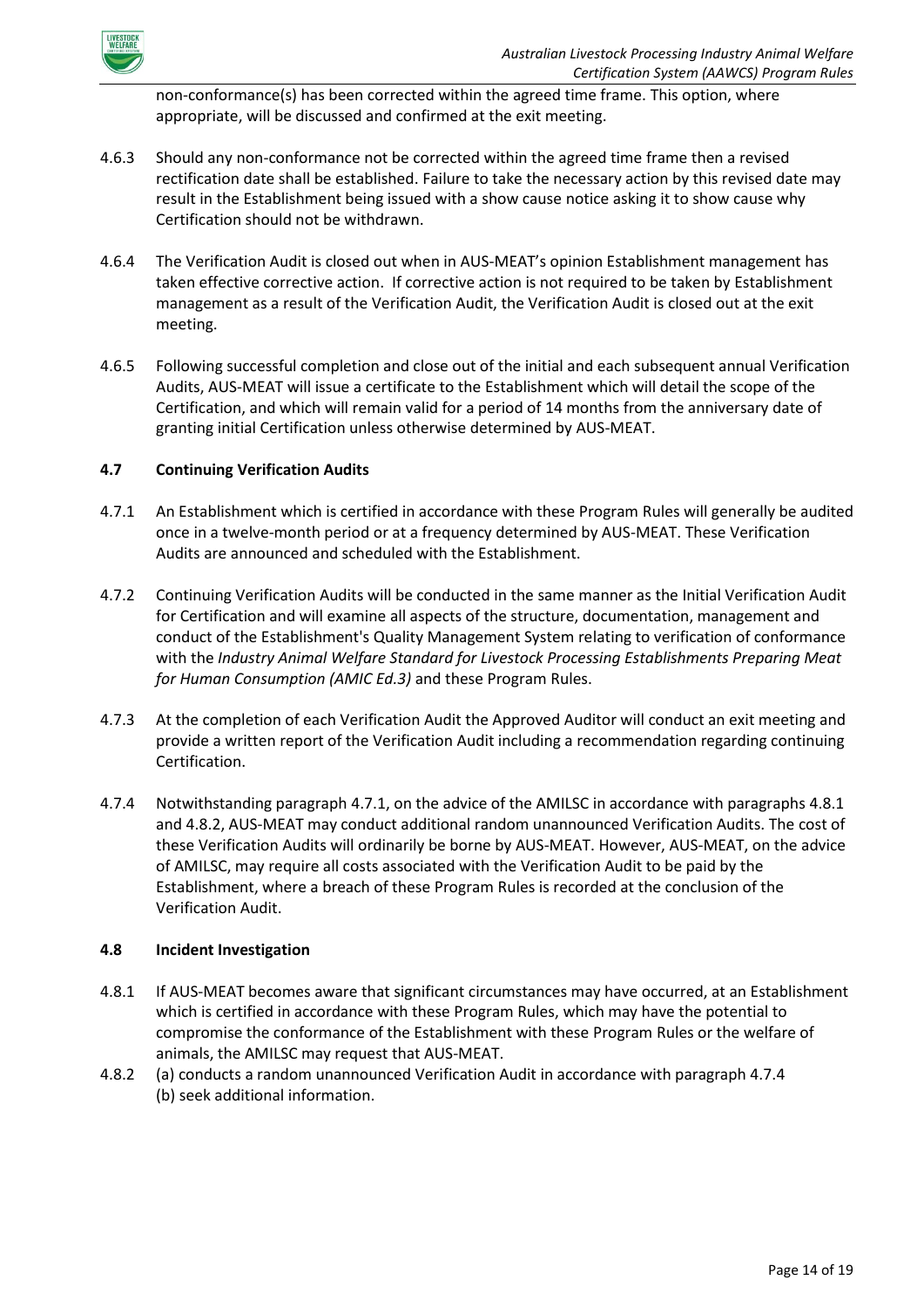

# **4.9 Major Non-Conformances**

- 4.9.1 Where a Major Non-Conformance is identified, the non-conformance is described on a Corrective Action Request (CAR) form.
- 4.9.2 Where a CAR for a Major Non-Conformance is issued the Establishment must:
	- (a) remedy the non-conformance; and
	- (b) provide any documentation to the Approved Auditor or AUS-MEAT which it may require.
- 4.9.3 The Establishment may be subjected to an increased Verification Audit frequency and costs associated with *conducting* all necessary subsequent Verification Audits may be charged to the Establishment.
- 4.9.4 Failure by an Establishment to correct a non-conformance within the time frame specified by an Approved Auditor may result in the CAR being elevated to a Critical Incident Report (CIR).

#### **4.10 Critical Non-Conformances**

- 4.10.1 Without limiting an Establishment's obligations under the Program Rules, the occurrence of an act of animal cruelty, neglect or abuse which breaches the law constitutes a Critical Non-Conformance and will be handled in the following manner.
- 4.10.2 Where a Critical Non-Conformance is identified, the non-conformance is described on a Critical Incident Report (CIR) form.
- 4.10.3 Where a CIR is issued:
	- (a) The Establishment must immediately advise the relevant Authorities of an identified CIR as follows:
		- I. Export Establishment (Tier 1 and Tier 2) DAWE Representative (On Plant Veterinarian (OPV))
		- II. Domestic Establishment State/Territory Authority
	- (b) the Committee will convene as soon as practicable to consider the CIR; and
	- (c) the Committee may do one or more of the following:
		- I. seek additional information.
		- II. suspend the Establishments Certification.
		- III. issue a show cause notice in accordance with paragraph 5.3.2.
		- IV. uphold the CIR; or
		- V. close the CIR and issue a CAR and determine in consultation with the Establishment a course of action to ensure that the Establishment is operating in accordance with these Program Rules and the Industry Animal Welfare Standards.
- 4.10.4 The Committee may recommend that AUS-MEAT notify relevant Authorities in accordance with Section 2.5 of these Program Rules.
- 4.10.5 The Committee may withdraw Certification as described in Section 5.3.
- 4.10.6 Where the Committee resolves to close the CIR and issue a CAR, Section 4.9 will apply.
- 4.10.7 The costs associated with conducting all necessary subsequent Audits may be charged to the Establishment.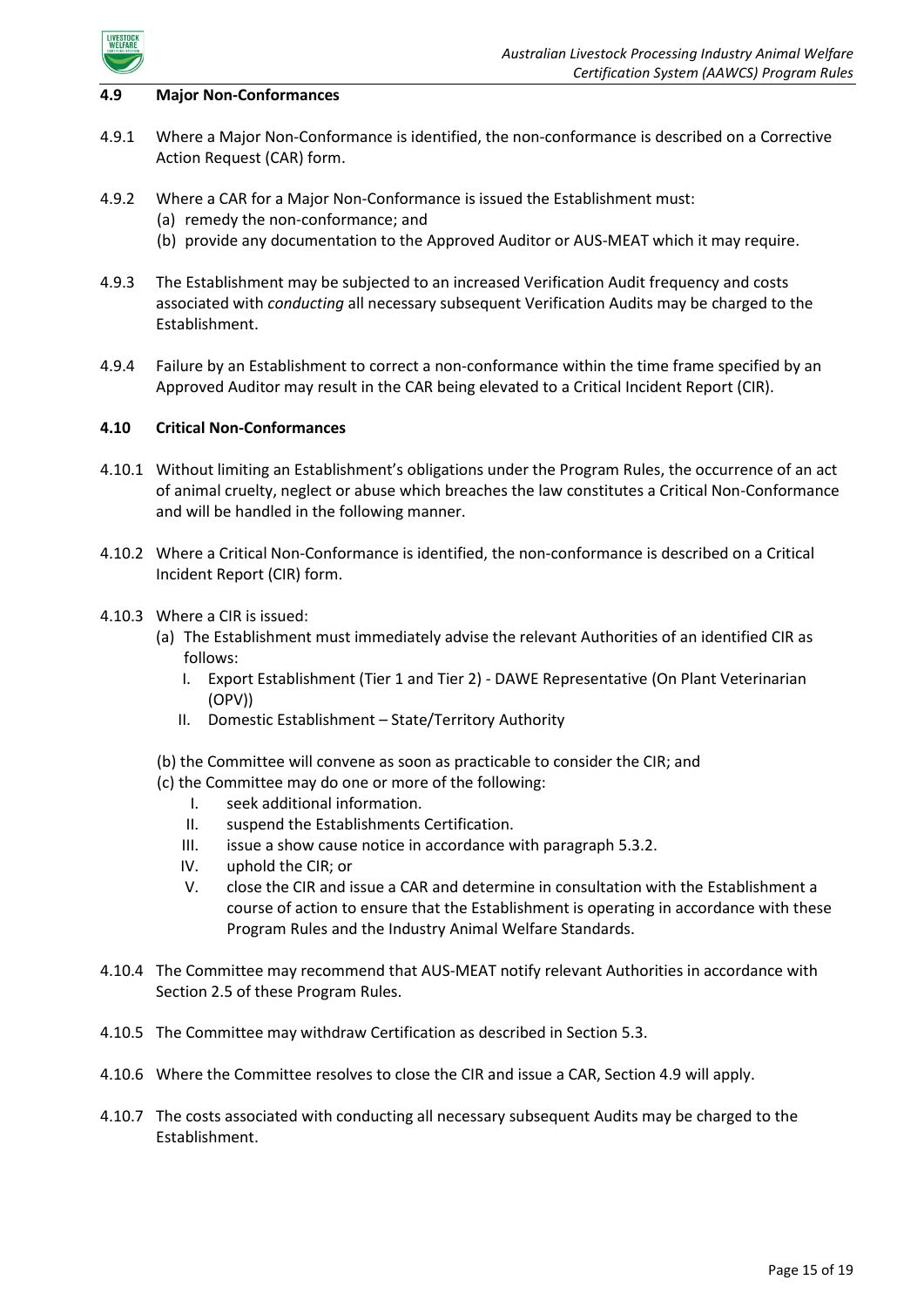

## <span id="page-15-0"></span>**5. CESSATION OF CERTIFICATION**

#### **5.1 Voluntary Withdrawal**

5.1.1 An Establishment may by written notice to AUS-MEAT request withdrawal of Certification. Withdrawal is effective on receipt by AUS-MEAT of the notice. The Establishment must also return any Certification certificate issued to it to AUS-MEAT within 10 working days of forwarding the withdrawal notice.

#### **5.2 Voluntary Suspension**

- 5.2.1 An Establishment may by written notice to AUS-MEAT apply to have its Certification suspended while it is not operating. Suspension of Certification is effective on acceptance by AUS-MEAT of the notice. During a period of suspension of Certification, the Establishment must not handle or process Livestock at the Establishment.
- 5.2.2 The maximum period of suspension of Certification is twelve continuous months. In cases where a period of suspension exceeds twelve continuous months Certification will automatically lapse. Where Certification has lapsed, an Establishment may at any time reapply for Certification by following the same procedure as for initial Certification.
- 5.2.3 An Establishment may at any time within the twelve-month period, by written notice to AUS-MEAT, apply for re-instatement of the Establishment's Certification. On receipt of the written notice, AUS-MEAT will consider the application and where an Establishment's Certification has been suspended for a period of twelve months or more from the last Verification Audit date, conduct a Verification Audit of the Establishment prior to re-instatement of the Establishment's Certification.
- 5.2.4 Where Certification is suspended there will be no pro rata or full refund of any Certification fees. If Certification is re-instated prior to the Establishment's next Certification expiry date, no further fees are due.

#### **5.3 Withdrawal of Certification**

- 5.3.1 On the advice of the Committee, AUS-MEAT may suspend or withdraw Certification from an Establishment in the following circumstances:
	- (a) detection of a Critical Non-conformance in an Establishment including but not limited to evidence of animal cruelty, abuse, or neglect.
	- (b) failure of the Establishment to permit reasonable access to an Approved Auditor or to cooperate with an Approved Auditor during any Verification Audit.
	- (c) failure to maintain the Quality Management System or failure to take the specified corrective action.
	- (d) failure to pay any fees associated with the Certification.
	- (e) supplying false information or documentation; or
	- (f) the Committee considers that the Establishment is unable or unwilling to comply with these Program Rules, the *Industry Animal Welfare Standard for Livestock Processing Establishments Preparing Meat for Human Consumption (AMIC Ed.3)* or any other requirements of AUS-MEAT in accordance with these Program Rules.
- 5.3.2 If any of these matters set out in paragraph above occurs AUS-MEAT may suspend Certification and serve a notice in writing on the Establishment stating:
	- (a) the grounds on which AUS-MEAT formed the belief by virtue of which the notice is given; and
	- (b) that the Establishment may give AUS-MEAT a written statement within 14 days of receipt of the notice showing cause why it's Certification should not be withdrawn and, that if the Establishment fails to respond to the notice, its Certification may be withdrawn.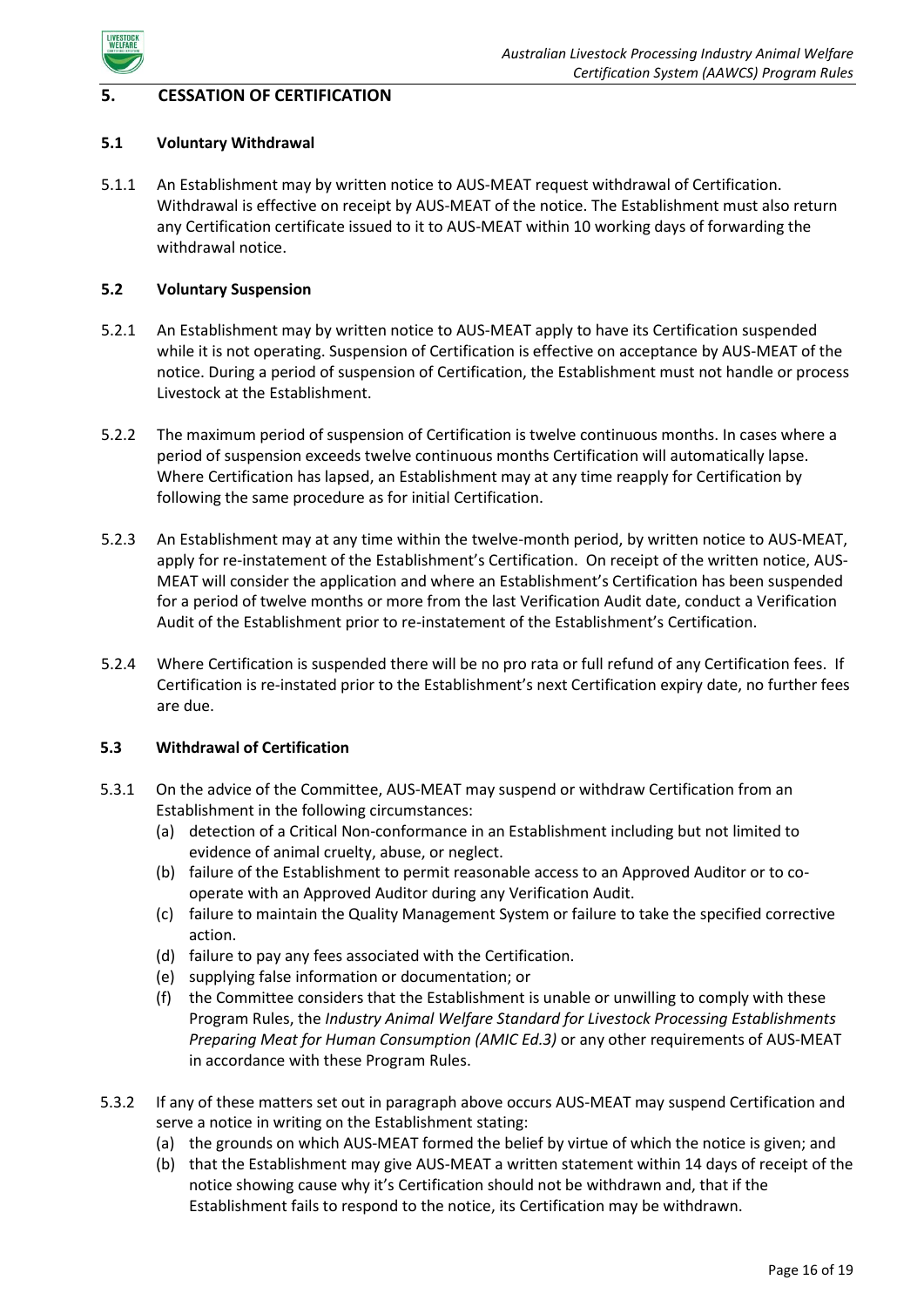

- 5.3.3 On the advice of the committee, AUS-MEAT will:
	- (a) consider any written submission made by the Establishment.
	- (b) obtain and consider any other material that it may consider relevant; and
	- (c) decide:
		- I. not to take any further action.
		- II. to continue suspension of the Certification.
		- III. to withdraw the Certification; or
		- IV. to take such other steps regarding Certification as AUS-MEAT considers appropriate in the circumstances, including referring the matter to the Committee.
- 5.3.4 AUS-MEAT may adopt such procedures in deciding whether to withdraw the Certification of an Establishment as it considers necessary. These procedures may vary from time to time as, in the opinion of AUS-MEAT, the circumstances require.
- 5.3.5 Without limiting paragraph 5.3.4, the procedures in deciding whether to withdraw the Certification of an Establishment may be varied if, in the opinion of AUS-MEAT, it is necessary to do so in the interest of:
	- (a) promoting, controlling, protecting, or furthering the interests of the Australian meat and livestock industry in relation to the welfare of Livestock at Australian Processing Establishments; and
	- (b) maintaining the integrity of the to the Australian Livestock Processing Industry Animal Welfare Certification System.
- 5.3.6 Where Certification of an Establishment is withdrawn, AUS-MEAT will notify the Establishment in writing and may advise Authorities in accordance with Section 2.5.
- 5.3.7 As a result of the withdrawal of Certification the Establishment will be removed from the Register of Establishments which have been certified. The Establishment must return its Certification Certificate.

#### **5.4 Reapplying for Certification**

- 5.4.1 Where an Establishment voluntarily withdrew from Certification, an application may be made at any time following the same procedure as for initial Certification.
- 5.4.2 Where withdrawal of Certification has been initiated by AUS-MEAT, an application to AUS-MEAT for Certification cannot proceed until after a period of 28 days has elapsed from the date Certification was withdrawn. After this period has elapsed, application for Certification may be made to AUS-MEAT following the same procedure as for initial Certification.
- 5.4.3 In assessing any application for Certification in the circumstances described in paragraph 5.4.2 AUS-MEAT will consider those matters that exist, have existed or are likely to occur at the Establishment which may prejudice the welfare of animals, the reputation of AUS-MEAT or the interests of the Australian meat and livestock industry.

#### **5.5 Right of Appeal**

- 5.5.1 Any refusal to grant Certification or any withdrawal of any such Certification is subject to a right of appeal by the affected Establishment to the Committee.
- 5.5.2 If the dispute is not resolved within 14 days of submission of the dispute to the AMILSC, or such other time as the Committee determines either party may, within 14 days after expiry of that period, request the President of the Law Society or equivalent in their State, or his nominee, to appoint an expert to determine the dispute.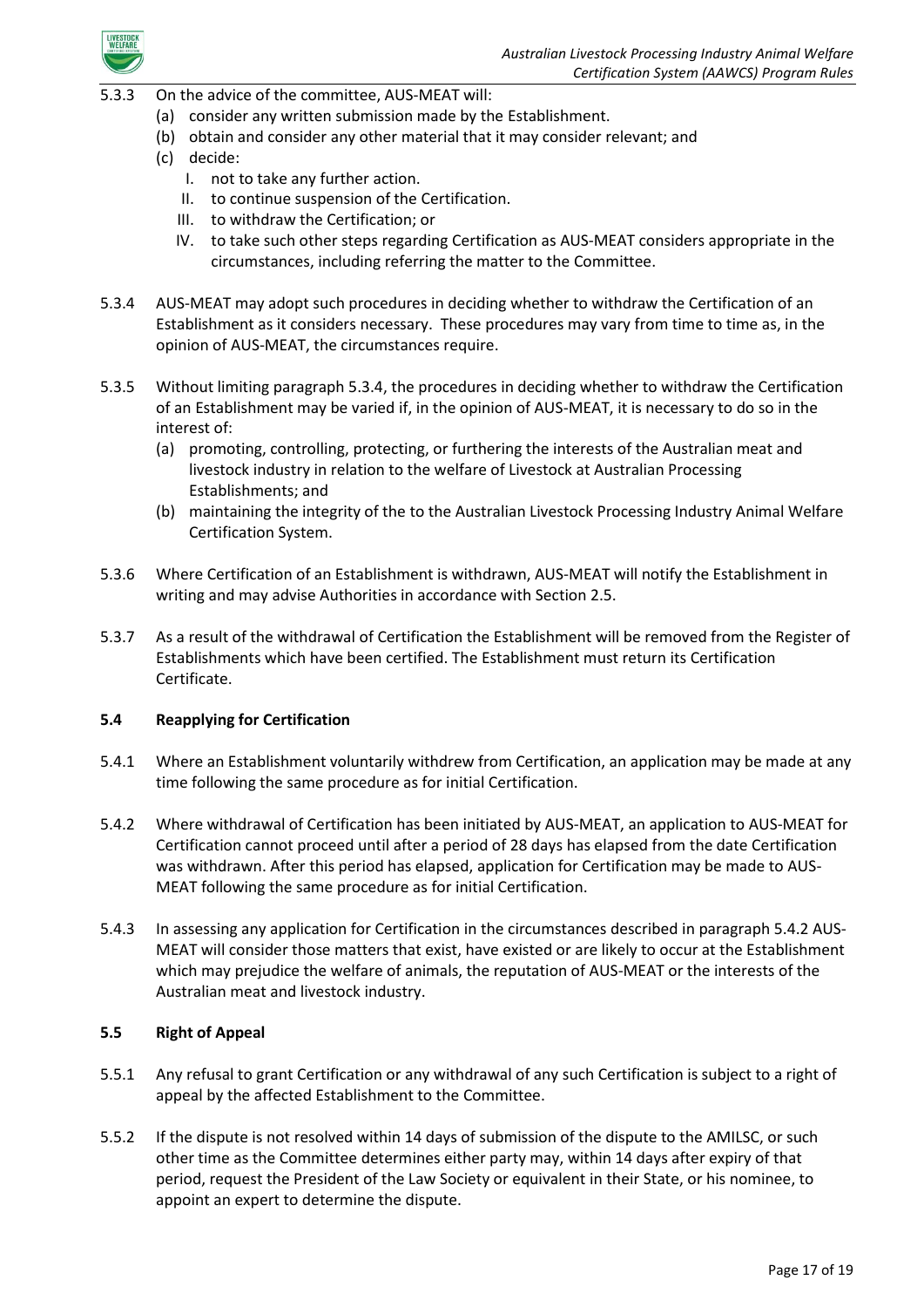

- 5.5.3 In making a determination:
	- (a) each expert must be required to determine the dispute considering these Program Rules and the Industry Animal Welfare Standards.
	- (b) each expert acts as an expert and not as an arbitrator.
	- (c) the experts' decision is conclusive, final, and binding on the parties (except in the case of manifest error).
- 5.5.4 The parties must pay the costs of the determination as determined by the expert.

#### <span id="page-17-0"></span>**6. TRADEMARKS**

#### **6.1 Trademark**

- 6.1.1 The Trademark must not be used without the written permission of AMIC / AUS-MEAT. Permission under licence will only be given on such terms and conditions as AMIC determines from time to time.
- 6.1.2 Certification under these Program Rules does not allow the use of the AUS-MEAT Logo.

## <span id="page-17-1"></span>**7. APPROVED AUDITORS**

#### **7.1 Approval of Auditors**

- 7.1.1 The AMILSC will establish Criteria for Competency (Knowledge & Skills) and Experience for approval by AUS-MEAT of suitably qualified and competent auditors to conduct Verification Audits to determine conformance to the Industry Animal Welfare Standards for the purposes of Certification.
- 7.1.2 AUS-MEAT will maintain a register of Approved Auditors.